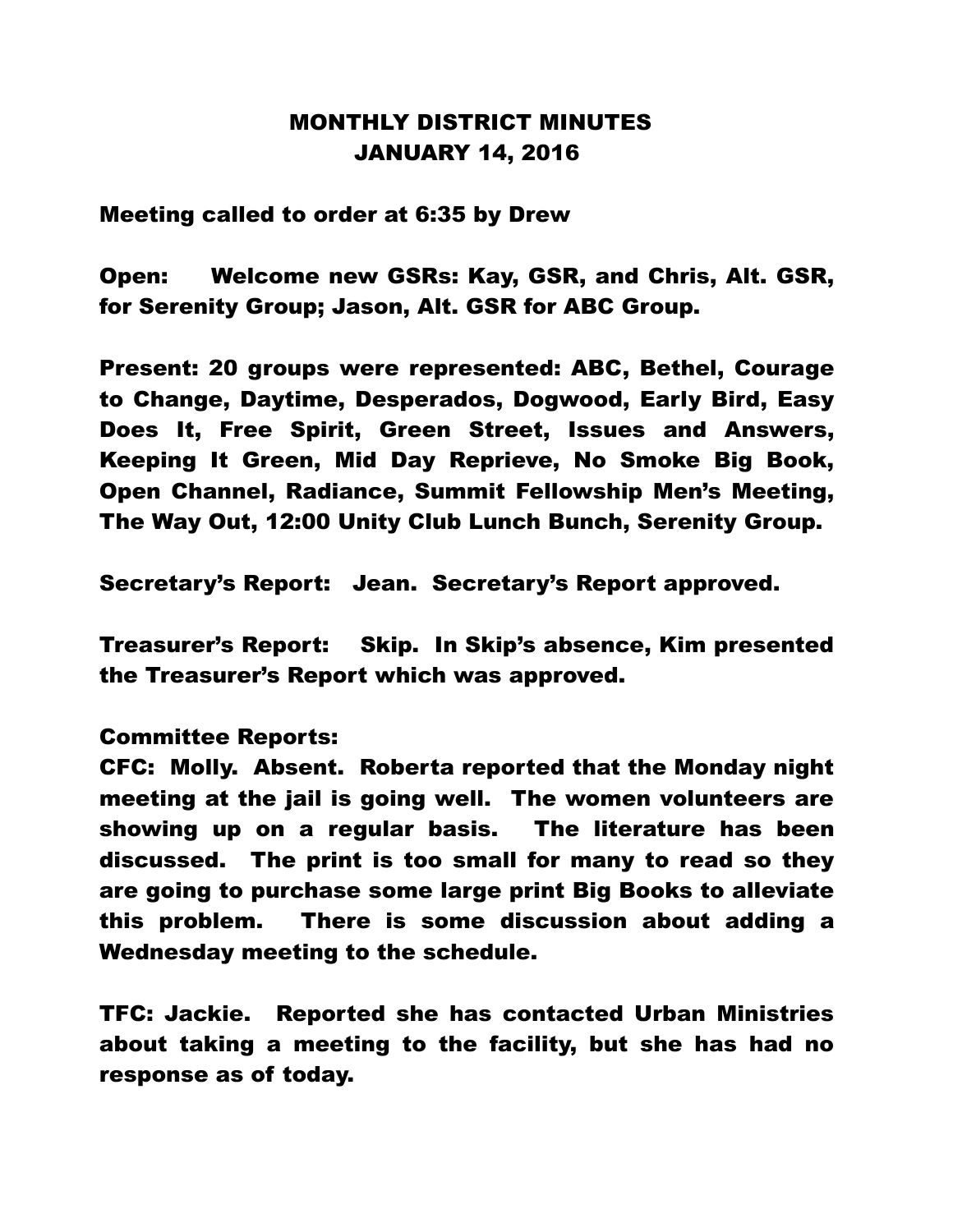She explained the program Bridging the Gap where volunteers meet with people about to leave rehab, offer to take them to a meeting or two and get them started on their journey. The program does not involve permanent sponsorship. Area 51 is interested in getting names and numbers of people who would be interested in starting this program at Daymark. Paula (absent at this meeting) will be chairing this project. Anyone who wishes additional information can contact Jackie at NC23.org.

An additional subject was taking a meeting to IRC. Jackie said this has been tried in the past. AA members took meetings for several months and no one showed any interest.

## CPC/PI: Open Position

Special Events: Temporarily Open. David has resigned. Candy has shown interest in becoming chair of Special Events; however, she was absent at this meeting and therefore could not be voted in. This position will remain open until the next meeting, at which time if Candy is present she will be presented as candidate for chair.

Rucker, past chair, was present and reported the totals for the New Year's Eve Gala. There were 180 people, 47 local groups and 10-15 outside area groups represented. Cost was \$2,203, the basket yielded \$423, which leaves a total cost of \$1,780.

Grapevine: Dan. 2 Grapevine subscriptions were given away at the New Year's Eve Gala: Heather A. And "Redhead" Peggy.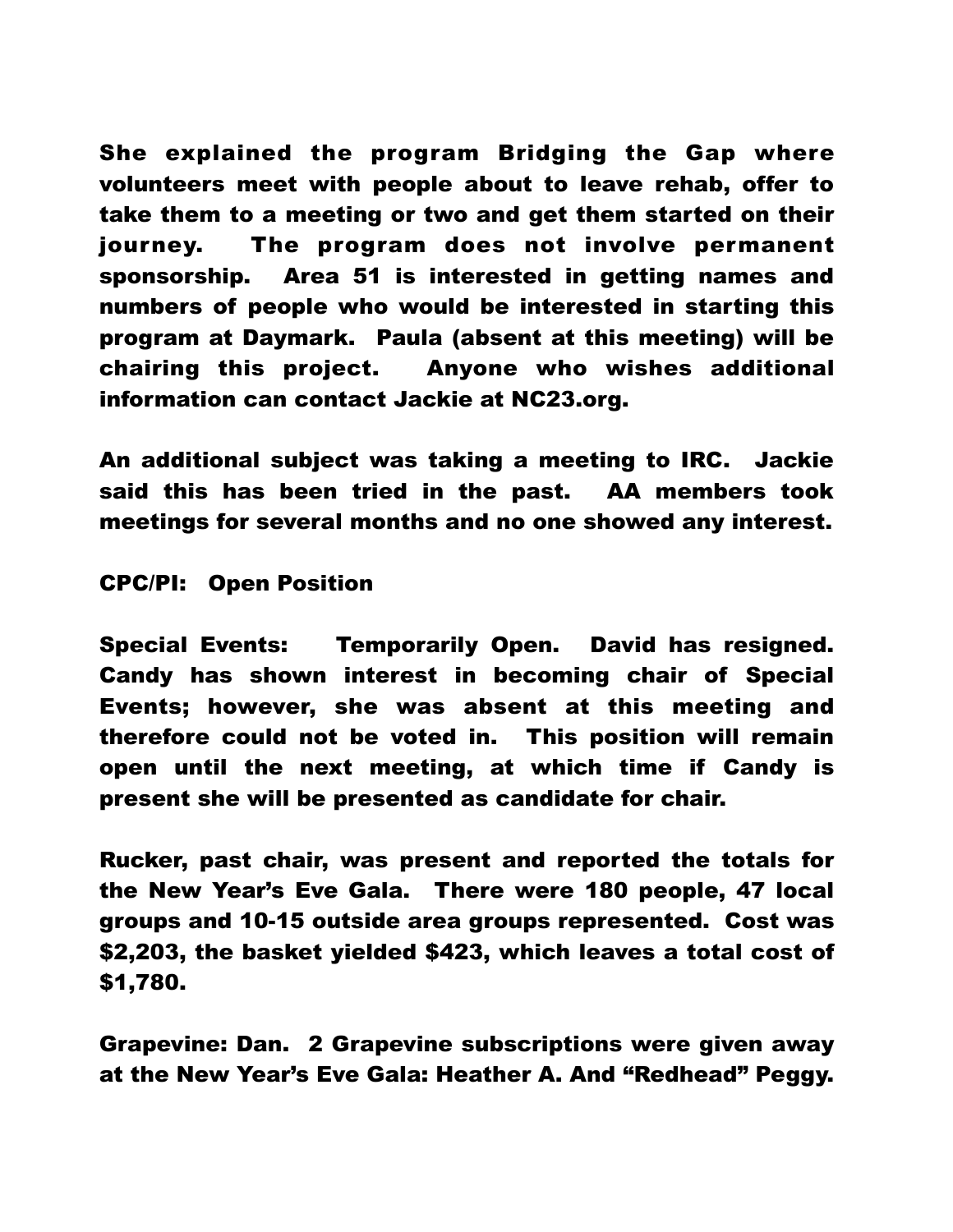Dre received a copy of Dr. Bob and the Oldtimers.

On a side note Dan said there was a wonderful article in last month's Grapevine by Kenneth from Wilmington about his experience when he was Area 51 CPC chair.

With regard to the National Contest for subscriptions, NC had 45 new subscriptions for the year which is up 25%.

Dan also said that sometime in the coming year he hopes to organize a writing workshop will be held with Lisa P, Area 51 Grapevine Chair.

It was noted that Dan had not been voted to continue his chairmanship. There was a motion and second that he continue. Vote was unanimous.

Website: Open

Special Needs: Sharon. No report. It was noted that Sharon had not been voted on at Election Time. There was a motion and second that she continue her chairmanship. Vote was unanimous.

Intergroup: Open. Drew pointed out that the District and Intergroup are two different entities, and that is why we have a representative to Intergroup to keep up with what is going on.

LCM: Dave/Roberta. All update sheets have been submitted. She is going to contact Dave as he has been absent the past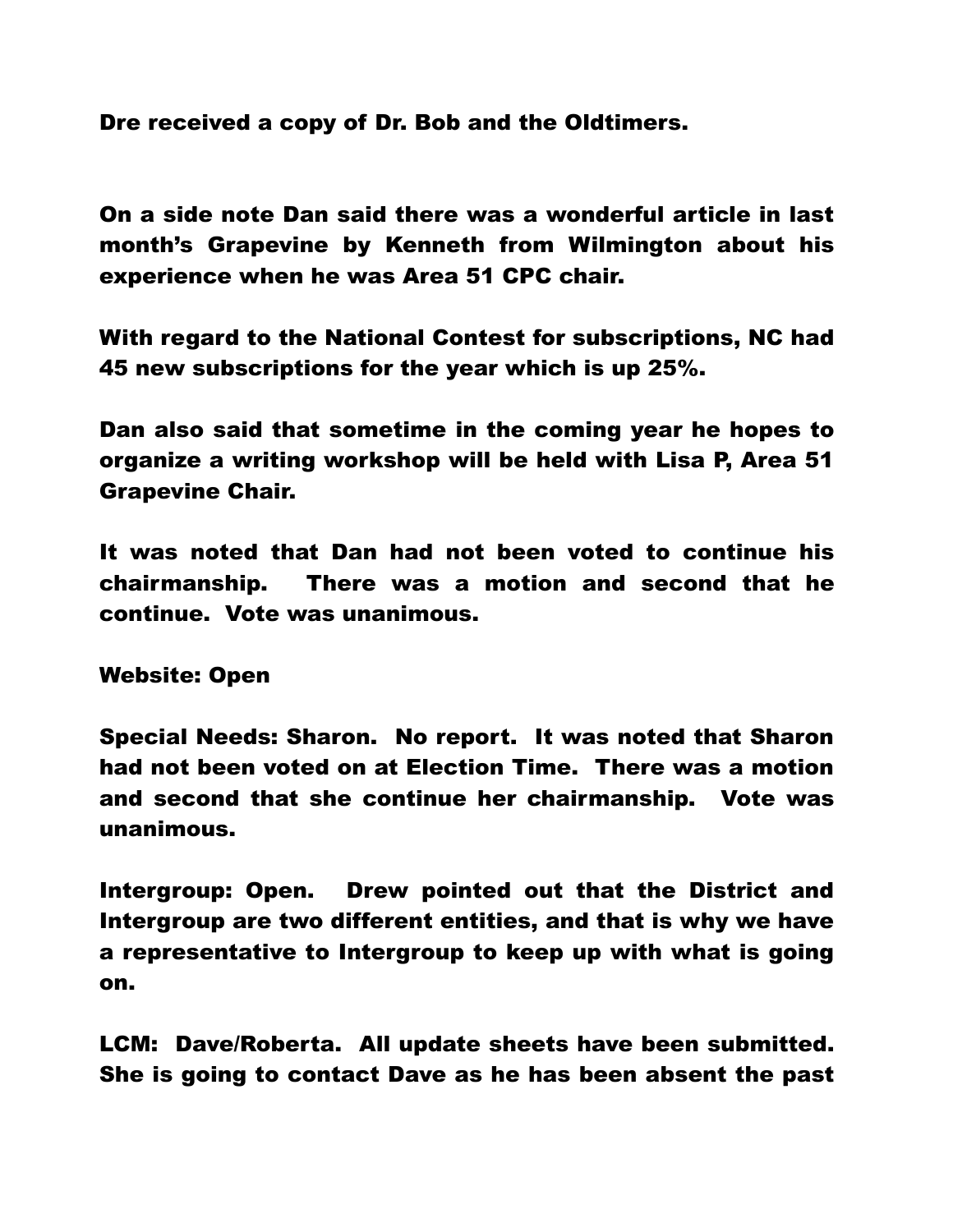few meetings and he has some update sheets which need to be sent to GSO.

Alt. DCM: Kim. Said she is excited about being Alt. DCM and learning more.

DCM Report: Drew. Explained about the Committee Meetings which are held 4 times a year. The Spring and Fall Committee meetings are for DCMs and Alt. DCMs. At these meetings members share what is working in their Districts, what is not; agenda items for Area Assemblies are discussed, along with what workshops are to be presented. The other two Committee Meetings take place at the Spring and Fall Assemblies, prior to the general meeting.

Drew explained the Preconferences, of which there are 3: East, Central, and West. Our Preconference is scheduled for April 3 in the Charlotte Area. More information on time and place at the next District Meeting. This is the opportunity every member of AA has to express their opinions on agenda items which our delegate will vote on when she goes to NYC for the annual meeting.

Drew commented on what a good year our District had and that we accomplished a lot. He hopes that we will continue to grow.

Old Business: The topic of when to post new meetings on the NC23.org website was revisited as it had been tabled from December. There was a lengthy discussion pro and con to posting immediately upon the District receiving notice of a new meeting. Both pro and con had their opinions. There